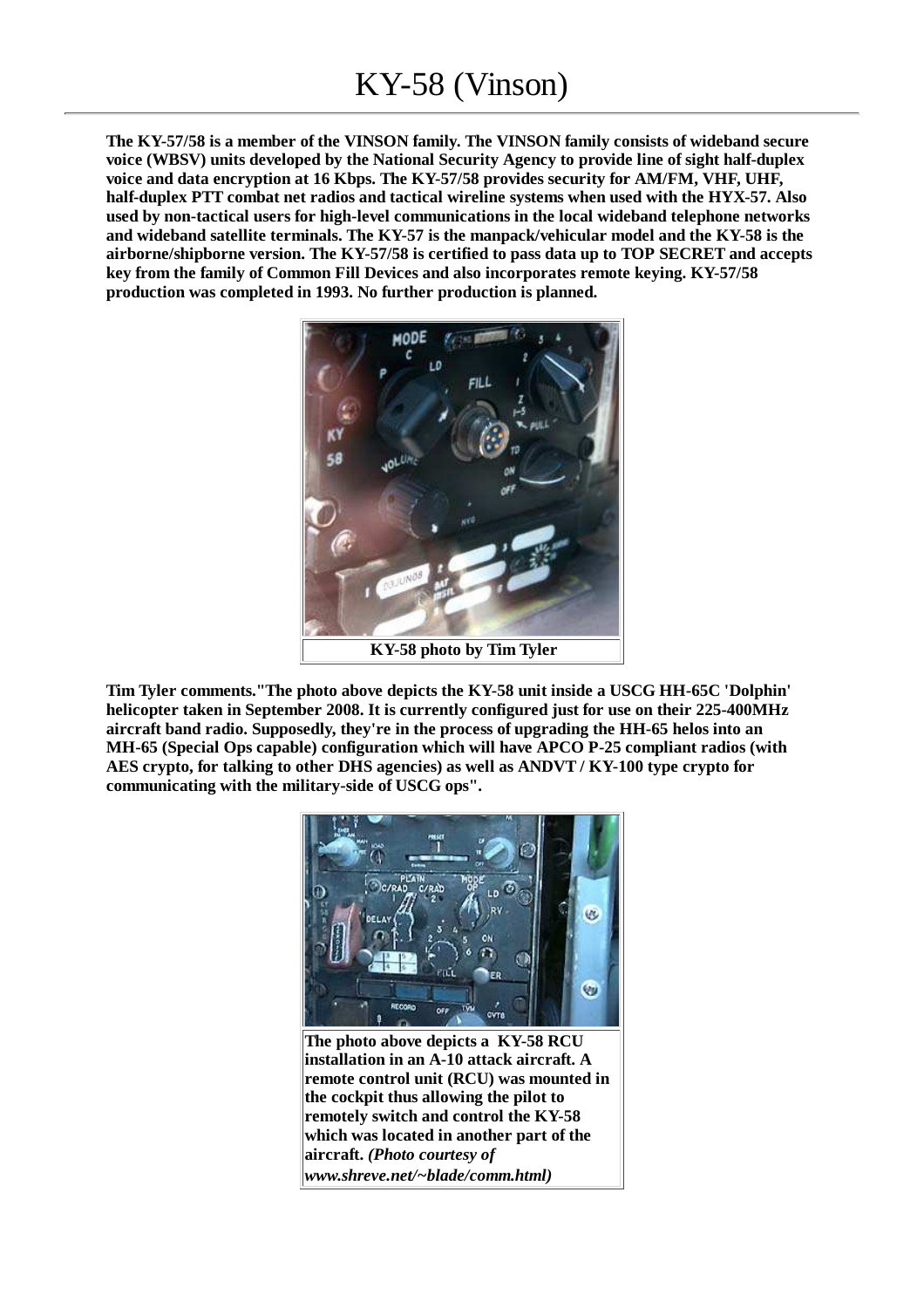

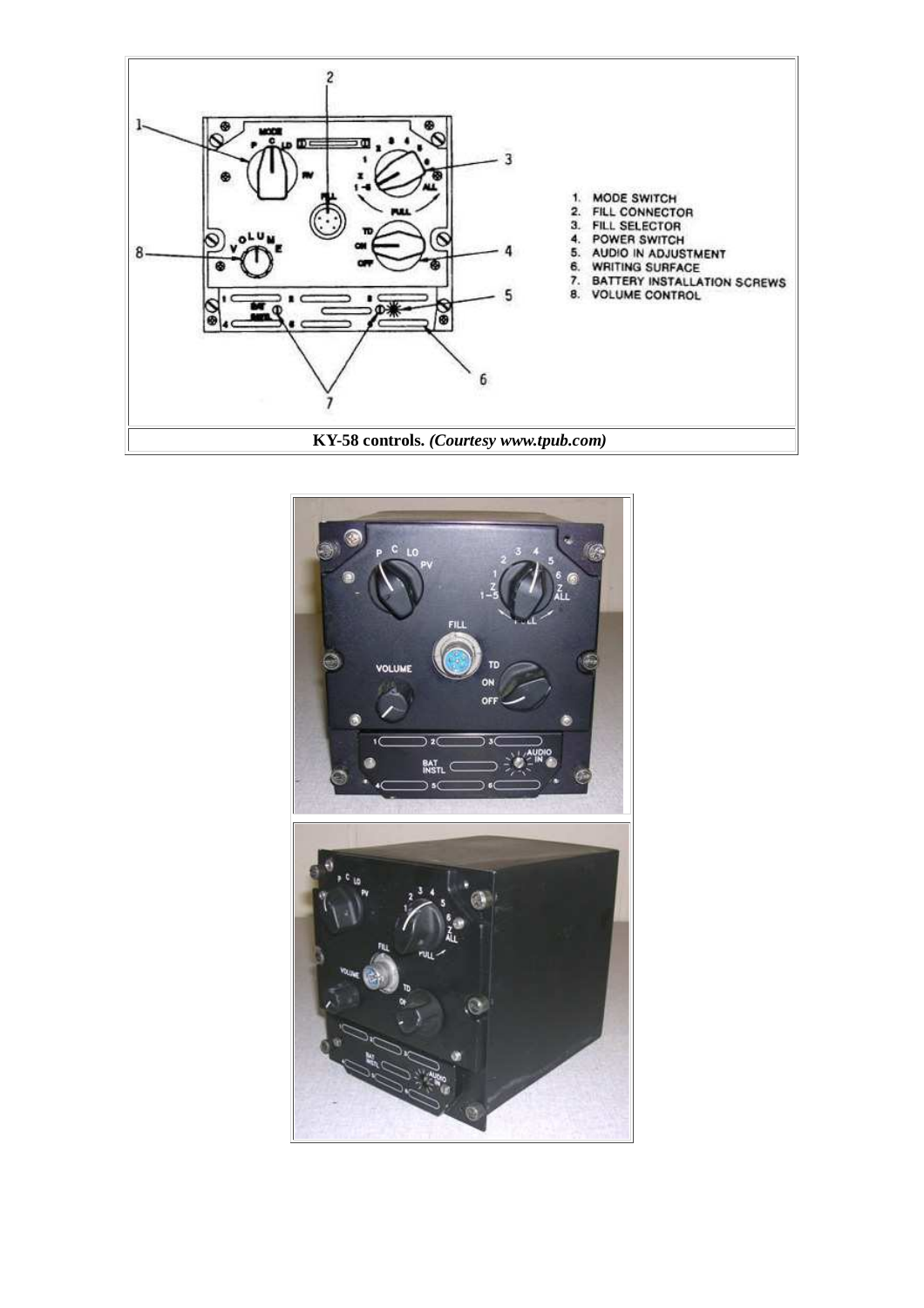

## **CHARACTERISTICS:**

**Physical Characteristics Height: 5 in. Width: 5 in. Depth: 4.2 in. Weight: 4.9 lbs.**

## **Data Rate: 16Kbps**

**Power: Battery: BA-1590 (Mercury), BA-5590 (Lithium Organic), BA-3590 (Alkaline), or BA-590(Nickel Cadmium).**

 **Power Input and Consumption: 28 VDC; 9 Watts typical. Max 10.25 Watts.**